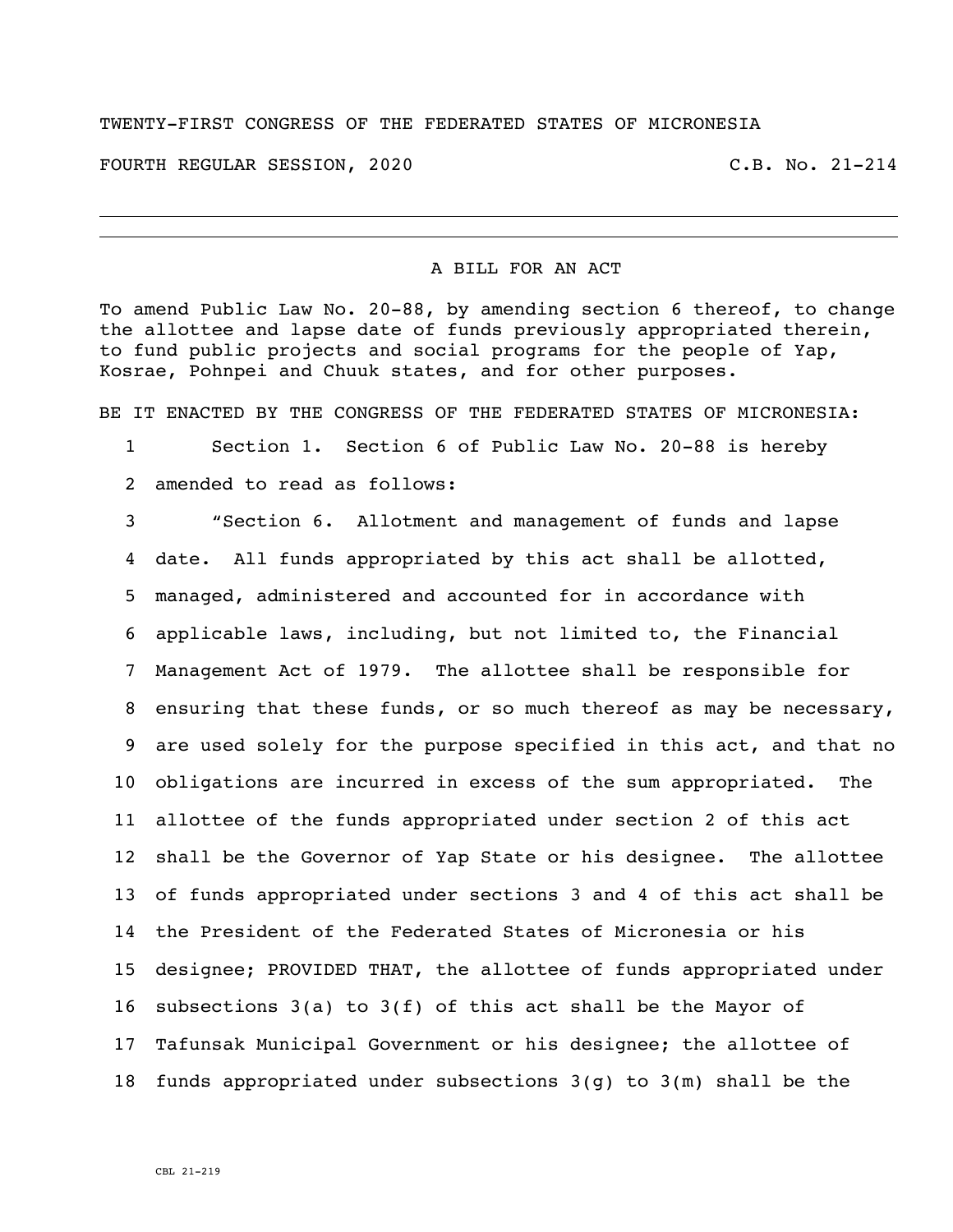C.B. No. 21-214

 Mayor of Lelu Town Government or his designee; the allottee of 2 funds appropriated under subsections  $4(2)(a)$  to  $4(2)(q)$  of this act shall be the Secretary of the Department of Transportation, Communications and Infrastructure or his designee; the allottee of funds appropriated under subsection 4(3)(a) of this act shall be the Speaker of Kitti Municipal Government or his designee; the allottee of funds appropriated under subsection 4(3)(f) of this act shall be the Speaker of Madolenihmw Municipal Government or his designee; the allottee of funds appropriated under subsection 4(4)(e) of this act shall be the Mayor of Mwokilloa Municipal Government or his designee; the allottee of funds appropriated under subsections 4(4)(f) of this act shall be the Mayor of Pingelap Municipal Government or his designee. The allottee of 14 the funds appropriated under subsections  $5(1)[-5(3)]$  and  $5(6)$  of this act shall be the Governor of Chuuk State or his designee; the allottee of the funds appropriated under subsection 5(2) of this act shall be the Mortlocks Island Development Authority (MIDA); the allottee of funds appropriated under subsection 5(3) of this act shall be the Mayor of Weno Municipal Government or his designee; the allottee of the funds appropriated under subsection 5(4) of this act shall be the Southern Namoneas Development Authority; the allottee of the funds appropriated under subsection 5(5) of this act shall be the Faichuk Development Authority. The authority of the allottee to obligate funds appropriated by this 25 act shall lapse on September 30, [2020] 2022."

of 3